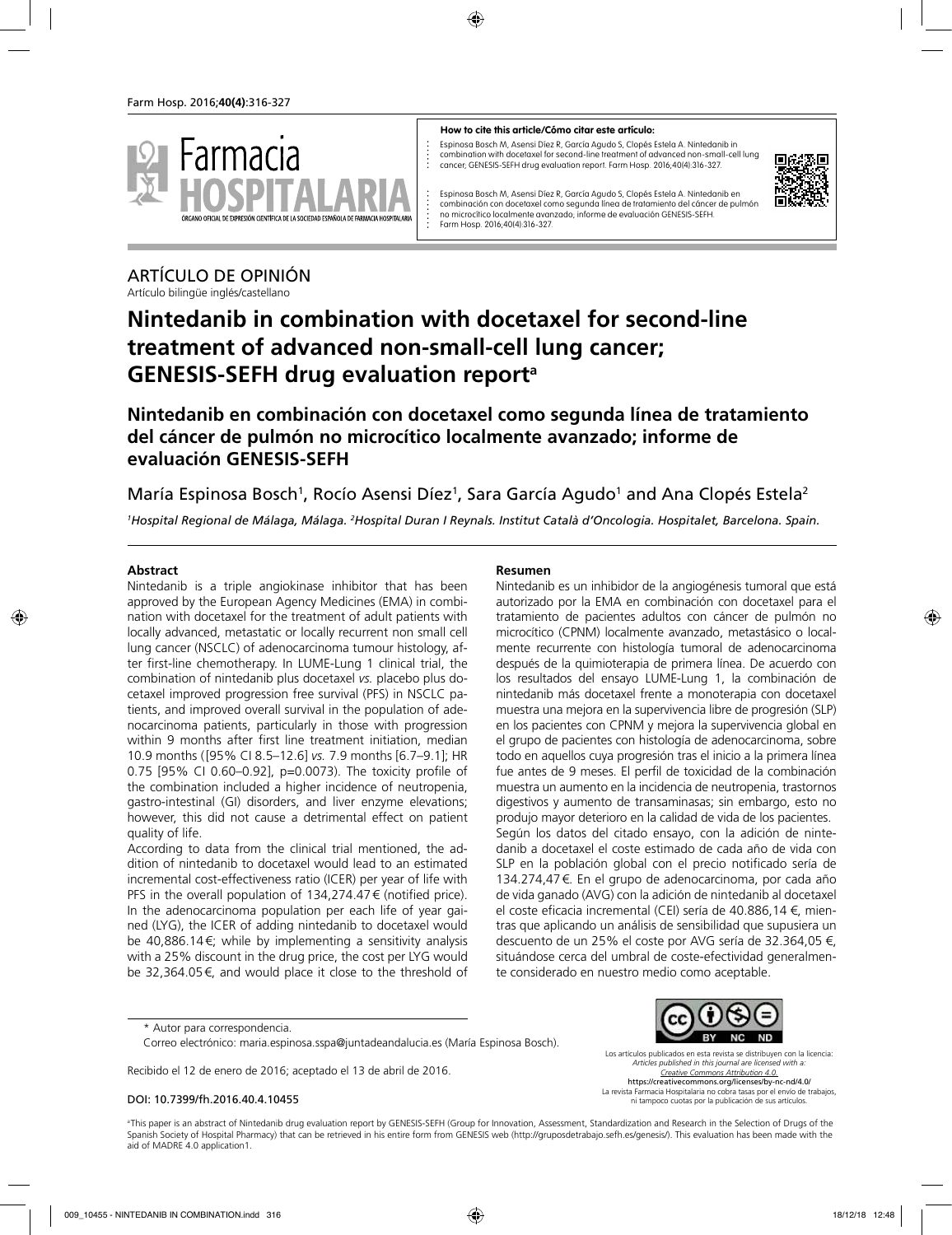cost-effectiveness usually considered acceptable in our setting. In view of efficacy and safety results the proposed positioning is to recommend its inclusion in the Hospital Formulary only for adult patients with metastatic or locally recurrent NSCLC with adenocarcinoma histology after first line chemotherapy, with progression < 9 months from the initiation of first line treatment, taking into account the inclusion and exclusion criteria in the pivotal clinical trial.

#### **KEYWORDS**

Non small cell lung cancer; Nintedanib; Cost-effectiveness; Docetaxel

Farm Hosp. 2016;**40(4)**:316-327

### **Introduction**

Lung Cancer (LC) is the leading cause of cancer deaths in developed countries, and represents a very significant healthcare issue<sup>2</sup>. Globally, LC accounts for 13% of all new tumours diagnosed each year<sup>3</sup>. It affects around 26,700 Spanish people per year4 with an age-adjusted incidence rate of 76.8/100,000 in men and 15.7/100,000 in women, when using the European standard population as reference<sup>5</sup>.

Prevalence is low due to the poor prognosis of the disease and the low rates of survival at 1 and 5 years<sup>6</sup>. It is estimated that the prevalence at 5 years of Spanish patients with LC is 7.0% for men and 2.1% for women<sup>7</sup>.

Non small cell lung cancer (NSCLC) represents around 80% of LC cases, and has a high impact on the health-related quality of life (HRQoL) of patients and their relatives or caregivers<sup>8</sup>. The presence of symptoms such as dyspnoea, fatigue, coughing, insomnia, loss of appetite and pain, as well as the disease evolution, the presence of metastasis, and the adverse effects of antineoplastic treatments, will have a negative impact on the HRQoL of patients<sup>9</sup>.

Current treatment for advanced or metastatic NSCLC includes different drugs, depending on baseline characteristics of patients. NSCLC must be histological classified (adenocarcinoma, large cell carcinoma or squamous cell carcinoma). After the failure of first line chemotherapy, the treatment will have a palliative objective: to increase survival and quality of life of patients. The drugs approved for second line treatment of patients with no specific mutations are: monotherapy with docetaxel, erlotinib and pemetrexed.

Different studies with new biologic agents have tried to improve the poor results obtained by these drugs as second line. The outcomes of three molecules with impact on overall survival (OS) have been recently published: nintedanib and ramucirumab, both in combination with docetaxel, and nivolumab.

Nintedanib (Vargatef®; Lab. Boehringer Ingelheim International) has been approved by the European Medicines Agency (EMA)10 and the Spanish Agency of Medicines A la vista de los resultados de eficacia y seguridad, el posicionamiento propuesto es recomendar su inclusión en la Guía Farmacoterapéutica solo en pacientes adultos con CPNM metastásico o localmente recurrente con histología tumoral de adenocarcinoma después de la quimioterapia de primera línea y en los que la progresión sea <9 meses desde el inicio de primera línea teniendo en cuenta los criterios de inclusión y exclusión del ensayo pivotal.

#### **PALABRAS CLAVE**

Cáncer de pulmón no microcítico; Nintedanib; Coste-efectividad; Docetaxel

Farm Hosp. 2016;**40(4)**:316-327

and Healthcare Products (AEMPS)<sup>11</sup>, in combination with docetaxel, for the treatment of adult patients with locally advanced, metastatic or locally recurrent NSCLC, with adenocarcinoma histology, after first-line chemotherapy.

Nintedanib is a tumour angiogenesis inhibitor which acts as a triple angiokinase inhibitor blocking vascular endothelial growth factor receptors (VEGFR 1-3), platelet-derived growth factor receptors (PDGFR  $\alpha$  and  $\beta$ ) and fibroblast growth factor receptors (FGFR 1-3) kinase activity.

### **Efficacy**

A randomized controlled trial has been carried out for the indication evaluated: the LUME-Lung 1 – 1199.13 study; its outcomes have been detailed in two articles: Reck *et al*12 published the primary efficacy and safety outcomes, while Novello *et al*13 published the quality of life outcomes. LUME-Lung 1 was a international Phase III, multicentre, randomised, double-blind and placebo-controlled study which included adults patients with stage IIIB/IV recurrent NSCLC progressing after failure of first-line chemotherapy, stratified by ECOG performance status, previous bevacizumab treatment, histology (squamous/non-squamous), and presence of brain metastases. 1,314 patients were randomized to receive docetaxel 75 mg/m2 by intravenous infusion on day 1 plus either nintedanib 200 mg orally twice daily or matching placebo on days 2–21, every 3 weeks until unacceptable adverse events or disease progression. Eligibility criteria included Eastern Cooperative Oncology Group (ECOG) performance status of 0 or 1 and at least one target lesion measurable according to Response Evaluation Criteria in Solid Tumors (RECIST) version 1.0. Patients with active brain metastases, previous treatment with docetaxel or VEGFR inhibitors with the exception of bevacizumab or a recent history (<3 months) of clinically significant haemoptysis or a major thrombotic or clinically relevant major bleeding event in the past 6 months were also excluded from the study were excluded.

The primary endpoint was progression free survival (PFS) defined as time from randomization to progression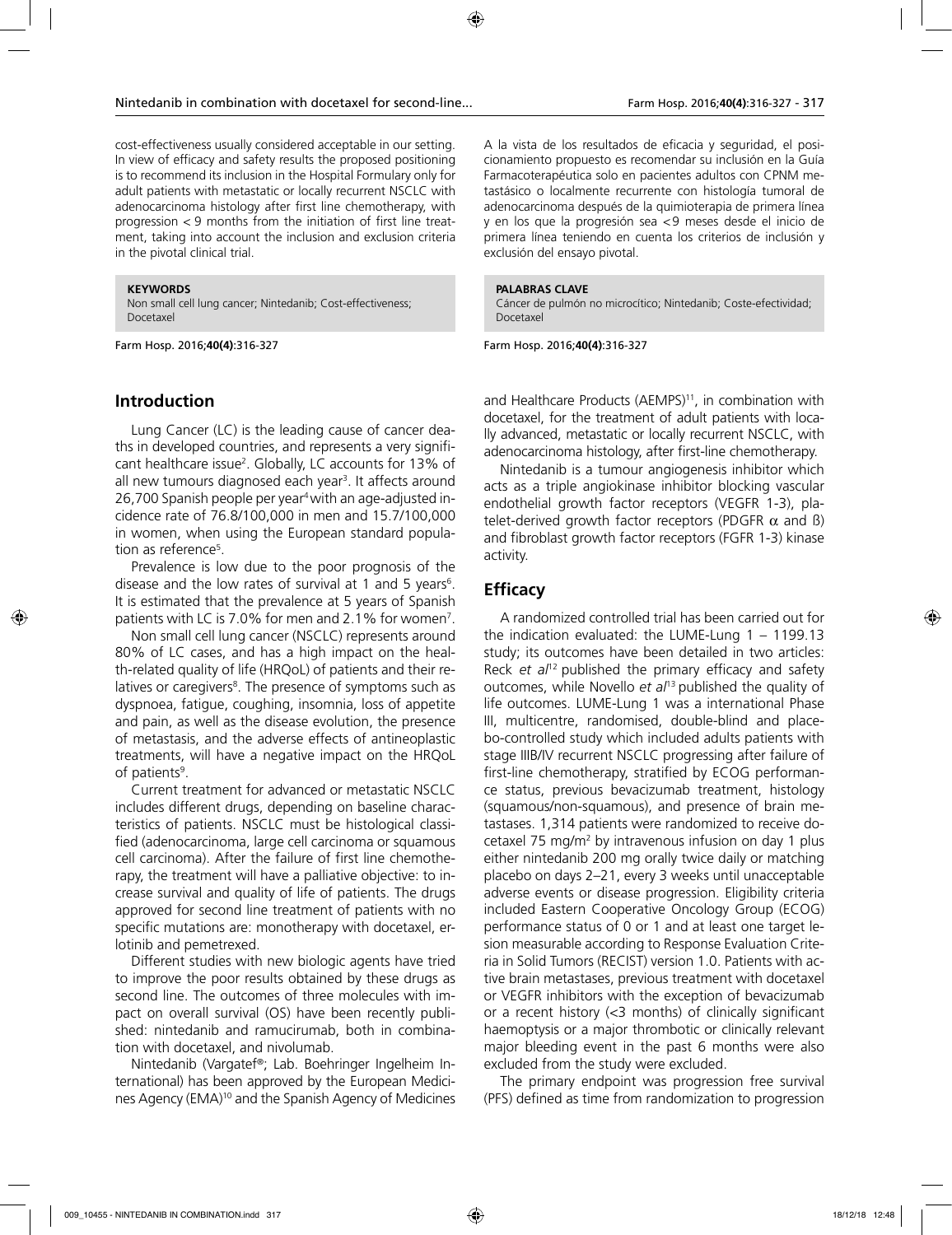or death according to the modified RECIST 1.0 criteria, by central independent review. Overall survival (OS) was a predefined, key secondary outcome and was assessed hierarchically: first in adenocarcinoma patients with early progression, followed by all adenocarcinoma patients and then in the overall population. Other secondary endpoints were: quality of life, PFS assessed by investigator, objective response rate and disease control rate. Table 1 shows the results of LUME-Lung 1.

The approved indication was supported by another phase III clinical trial (1199.14; LUME-Lung 2). In this trial nintedanib was evaluated in combination with pe-

| Table 1. Outcomes of the LUME-Lung 1 study (1199.13)                                                         |                                                                                                                                                                                                                                                                                                                                                                                                                                                                                                                                                                                                                           |                                                                                  |                                                 |                 |
|--------------------------------------------------------------------------------------------------------------|---------------------------------------------------------------------------------------------------------------------------------------------------------------------------------------------------------------------------------------------------------------------------------------------------------------------------------------------------------------------------------------------------------------------------------------------------------------------------------------------------------------------------------------------------------------------------------------------------------------------------|----------------------------------------------------------------------------------|-------------------------------------------------|-----------------|
| Variable evaluated in the study                                                                              | Nintedanib + docetaxel<br>$N = 655$                                                                                                                                                                                                                                                                                                                                                                                                                                                                                                                                                                                       | Placebo + docetaxel<br>$N = 659$                                                 | HR or OR<br>(CI95%)                             | P               |
| Primary outcome<br>Progression Free Survival<br>(independent committee)*                                     | 3.4 months<br>(CI95% 2.9-3.9)                                                                                                                                                                                                                                                                                                                                                                                                                                                                                                                                                                                             | 2.7 months<br>(CI95% 2.6-2.8)                                                    | $+0.7$ months<br>$HR = 0.79$<br>$(0.68 - 0.92)$ | 0.0019          |
| Overall Survival**                                                                                           | 10.1 months<br>(CI95% 8.8-11.2)                                                                                                                                                                                                                                                                                                                                                                                                                                                                                                                                                                                           | 9.1 months<br>(CI95% 8.4-10.4)                                                   | $+1$ months<br>$HR = 0.94$<br>$(0.83 - 1.05)$   | 0.272,<br>n.s.  |
| <b>Secondary outcomes of interest</b>                                                                        |                                                                                                                                                                                                                                                                                                                                                                                                                                                                                                                                                                                                                           |                                                                                  |                                                 |                 |
| Progression Free Survival<br>(investigator)                                                                  | 4.2 months<br>(CI95% 3.9-4.4)                                                                                                                                                                                                                                                                                                                                                                                                                                                                                                                                                                                             | $+1.1$ months<br>3.1 months<br>$HR = 0.80$<br>(CI95% 2.8-3.8)<br>$(0.69 - 0.93)$ |                                                 | 0.0034          |
| Objective Response Rate                                                                                      | 29 (4.4%)                                                                                                                                                                                                                                                                                                                                                                                                                                                                                                                                                                                                                 | 22 (3.3%)                                                                        | $OR = 1.34$<br>(CI95% 0.76-2.39)                | 0.3067,<br>n.s. |
| Disease Control Rate                                                                                         | 354 (54.0%)                                                                                                                                                                                                                                                                                                                                                                                                                                                                                                                                                                                                               | 272 (41.3%)                                                                      | $OR = 1.68$<br>$(1.35 - 2.09)$                  | p<0.0001        |
|                                                                                                              | or pain, between the treatment groups for both the overall study population and the<br>adenocarcinoma population. Time to deterioration of some gastrointestinal events was<br>shorter with nintedanib versus placebo. Longitudinal analysis for the adenocarcinoma<br>population showed comparable changes between the groups in symptom scores over<br>time, with numerical differences in favour of nintedanib for cough and pain scales, and<br>significant reductions in some pain items with nintedanib versus placebo. There was no<br>statistically significant difference in EQ-5D or EQ-VAS between the groups. |                                                                                  |                                                 |                 |
| <b>Outcomes by pre-determined groups</b>                                                                     |                                                                                                                                                                                                                                                                                                                                                                                                                                                                                                                                                                                                                           |                                                                                  |                                                 |                 |
| • Patients with adenocarcinoma and<br>progression < 9 months after the<br>initiation of first line treatment | $N = 206$                                                                                                                                                                                                                                                                                                                                                                                                                                                                                                                                                                                                                 | $N = 199$                                                                        |                                                 |                 |
| Overall Survival                                                                                             | 10.9 months<br>(CI95% 8.5-12.6)                                                                                                                                                                                                                                                                                                                                                                                                                                                                                                                                                                                           | 7.9 months<br>(CI95% 6.7-9.1)                                                    | $+3$ months<br>$HR = 0.75$<br>$(0.6 - 0.92)$    | 0.0073          |
| Progression Free Survival                                                                                    | 3.6 months<br>(CI95% 2.8-4.3)                                                                                                                                                                                                                                                                                                                                                                                                                                                                                                                                                                                             | 1.5 months<br>(CI95% 1.4-2.6)                                                    | +2.1 months<br>$HR = 0.63$<br>$(0.48 - 0.83)$   | 0.0008          |
| • Patients with adenocarcinoma<br>(APPROVED INDICATION)                                                      | $N = 322$                                                                                                                                                                                                                                                                                                                                                                                                                                                                                                                                                                                                                 | $N = 336$                                                                        |                                                 |                 |
| Overall Survival                                                                                             | 12.6 months<br>(CI95% 10.6-15.1)                                                                                                                                                                                                                                                                                                                                                                                                                                                                                                                                                                                          | 10.3 months<br>(CI95% 8.6-12.2)                                                  | +2.3 months<br>$HR = 0.83$<br>$(0.7 - 0.99)$    | 0.0359          |
| Progression Free Survival (determined<br>in the final analysis)                                              | 4.2 months                                                                                                                                                                                                                                                                                                                                                                                                                                                                                                                                                                                                                | 2.8 months                                                                       | $+1.4$ months<br>$HR = 0.84$<br>$(0.71 - 1.00)$ |                 |

\*Analysis conducted at two timepoints: one pre-determined for the primary endpoint (PFS) where the median follow-up was 7.1 months, and another one pre-determined for the main secondary objective (OA) where the median follow-up was 31.7 months.

\*\* After adjusting the outcome according to the sum of the higher diameters of target lesions (this is a prognostic factor, adjustment pre-determined in the protocol), significant differences are achieved in OS (HR = 0.88 (CI 95% 078-0.99, p = 0.0365). Research about the interaction between treatment and this variable shows that the combination is more effective in patients with higher disease burden.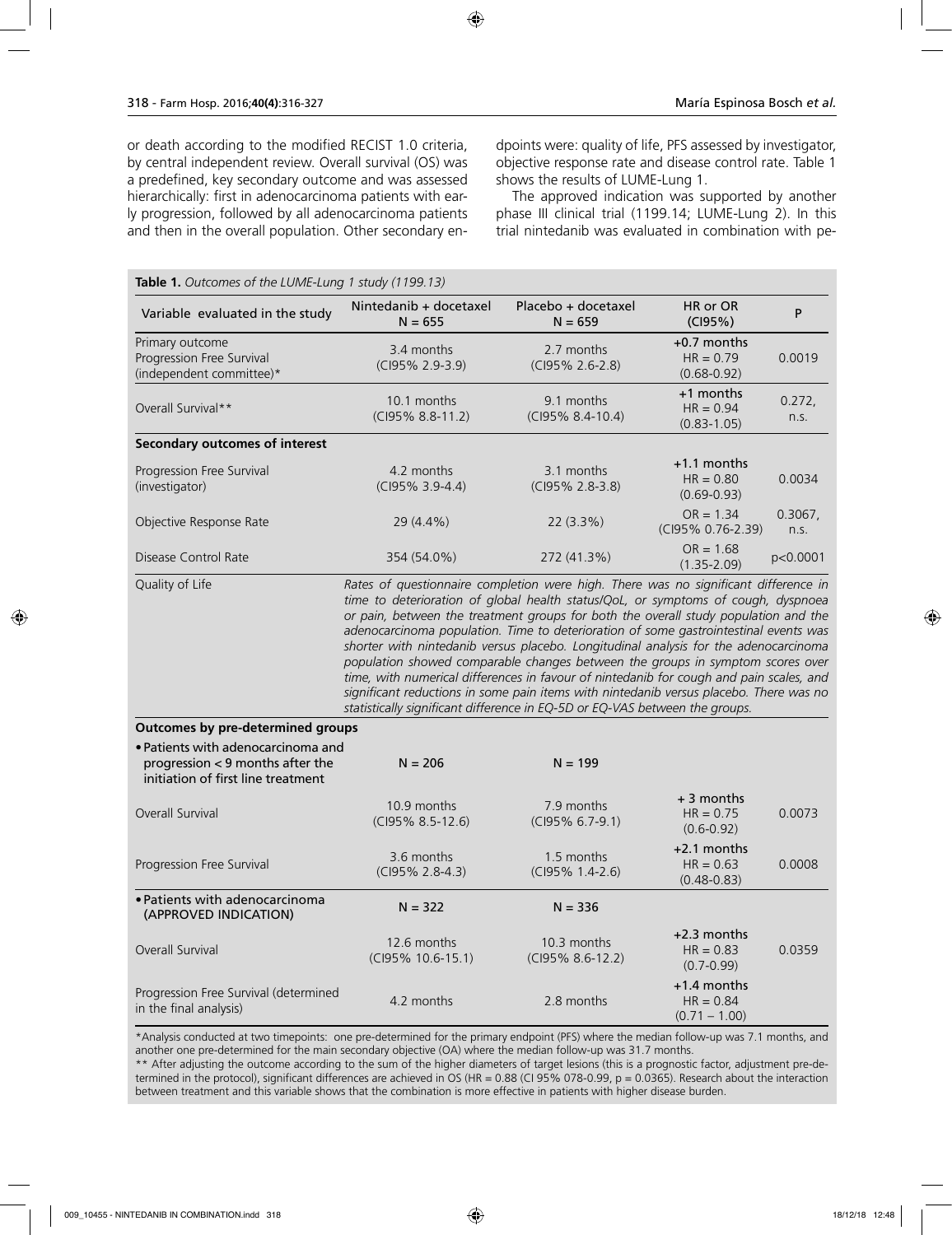metrexed but it was halted based on the futility analysis performed by an independent data monitoring committee and the study was unblinded. Trial 1199.14 did not pass the futility analysis, which indicated that the endpoint PFS based on investigator assessment would likely not be met. (Non-published clinical trial, information extracted from the EPAR report<sup>10</sup>).

### **Safety**

Based on the clinical trial experience the most frequent adverse events (AEs) of the nintedanib plus docetaxel combination were: neutropenia (including febrile neutropenia), decreased appetite, electrolyte imbalance, peripheral neuropathy, bleeding, diarrhoea, nausea, vomiting, liver enzyme elevations (AST/ALT), alkaline phosphatase increased, mucositis, and rash. Nintedanib did not increase the haematological toxicity of docetaxel, though it caused a higher rate of diarrhoea (42.3% *vs.* 21.8%), increases in ALT (28.5% *vs.* 8.4%), nausea (24.2% *vs.* 18.0%), increases in AST (22.5% *vs.* 6.6%), decreased appetite (22.2% *vs.* 15.6%) and vomiting (16.9% *vs.* 9.3%). Most of these adverse events were manageable with supportive treatment or dose reduction; however, this did not cause a detrimental effect on patient`s quality of life.

The analysis of AEs of special interest associated with antiangiogenic agents, such as hypertension, bleeding or gastrointestinal perforation, were similar in both treatment arms.

There was a higher incidence of AEs leading to death in the nintedanib arm. Time-to-death was similar for these patients when comparing the two treatment arms. Thus, it was that the add-on of nintedanib did not lead to earlier AEs leading to deaths. In the overall population in study LUME-Lung 1 the majority of AEs leading to death were due progression disease (PD). In the placebo arm 25 AEs leading to death were not attributed to PD compared to 35 in the nintedanib arm. The most common were: sepsis, pneumonia, respiratory failure and pulmonary embolism.

The safety of nintedanib in children aged 0-18 years has not been established and no data are available. The safety of nintedanib has not been studied in patients with severe renal or liver impairment

### **Economic area**

On December, 1st, 2015, the notified price for nintedanib (Vargatef®) 100 mg in a package with 120 capsules was 2,403.85€ (List Price).

The economic evaluation has been performed with the notified price (Scenario 1, Tables 2 and 3), and a sensitivity analysis has been performed, because its price will be probably lower in the Public Health System; therefore, we have applied a 25% discount rate, determining the price per capsule 5€ cheaper than the notified price (Scenario 2, Tables 2 and  $4)^{\rm b}$ .

According to the results of LUME-Lung 1, with the addition of nintedanib to docetaxel the estimated incremental cost effectiveness ratio (ICER) of PFS in overall population would be 134,274.47€ (notified price) while applying a sensitivity analysis with a 25% discount, its ICER could be 106,340.33€.

In the adenocarcinoma population the ICER could be 40,886.14€/LYG (*life of year gained*) with de addition of nintedanib to docetaxel, while applying a sensitivity analysis with a 25% discount, the ICER would be lower: 32,364.05€/LYG.

In terms of the budget impact at national level, we considered that around 26,715 lung cancer cases were diagnosed in 2012<sup>th</sup> year in Spain<sup>14</sup>. 55% of the cases diagnosed were NSCLC in Stage IIIB and IV, candidate to non-surgical treatment (14,693)<sup>15.</sup> In terms of histology, 38% of these patients would have adenocarcinoma (5,583)<sup>16,17</sup>. According to the study by Leighl<sup>18</sup>, mentioned in the article that describes the outcomes of the pivotal study, approximately 30% are candidate to receiving second line treatment. This represents approximately 1,675 patients candidate to receiving second line treatment per year.

If all these patients were treated with the nintedanib plus docetaxel combination, the budget impact at national level would be between 13 and 10 million of Euros, depending on the price considered: whether the notified price or price with 25% discount, respectively.

Probably, not all NSCLC patients with adenocarcinoma in second line will be candidate to receive chemotherapy with docetaxel; therefore, this budget impact could be even lower.

### **Additional Considerations**

Nintedanib is a triple angiokinase inhibitor that has been evaluated in two phase III clinical trials for NS-CLC: LUME-Lung 1 and LUME-Lung 2. The LUME-Lung 1 trial provided evidence of a difference in PFS in favour of nintedanib that was statistically significant and clinically relevant in the overall population with NSCLC. The efficacy outcomes in the population with adenocarcinoma state a significant effect in OS. Both the LU-ME-Lung 1 and the LUME-Lung 2 studies support the beneficial effect of nintedanib on the population with adenocarcinoma.

The LUME-Lung 2 clinical trial for nintedanib plus pemetrexed *vs*. placebo plus pemetrexed generated the hypothesis that patients who progressed in the first 9 months after initiating their first line of chemotherapy or patients with adenocarcinoma were the most benefited from treatment with nintedanib. This generated a change in the statistical plan of the LUME-Lung 1 trial, through an amendment before closing the da-

<sup>b</sup>The discount indicated for Scenario 2 is a self-made estimation made in order to conduct a sensitivity analysis; the percentage has no origin in any external source to this report.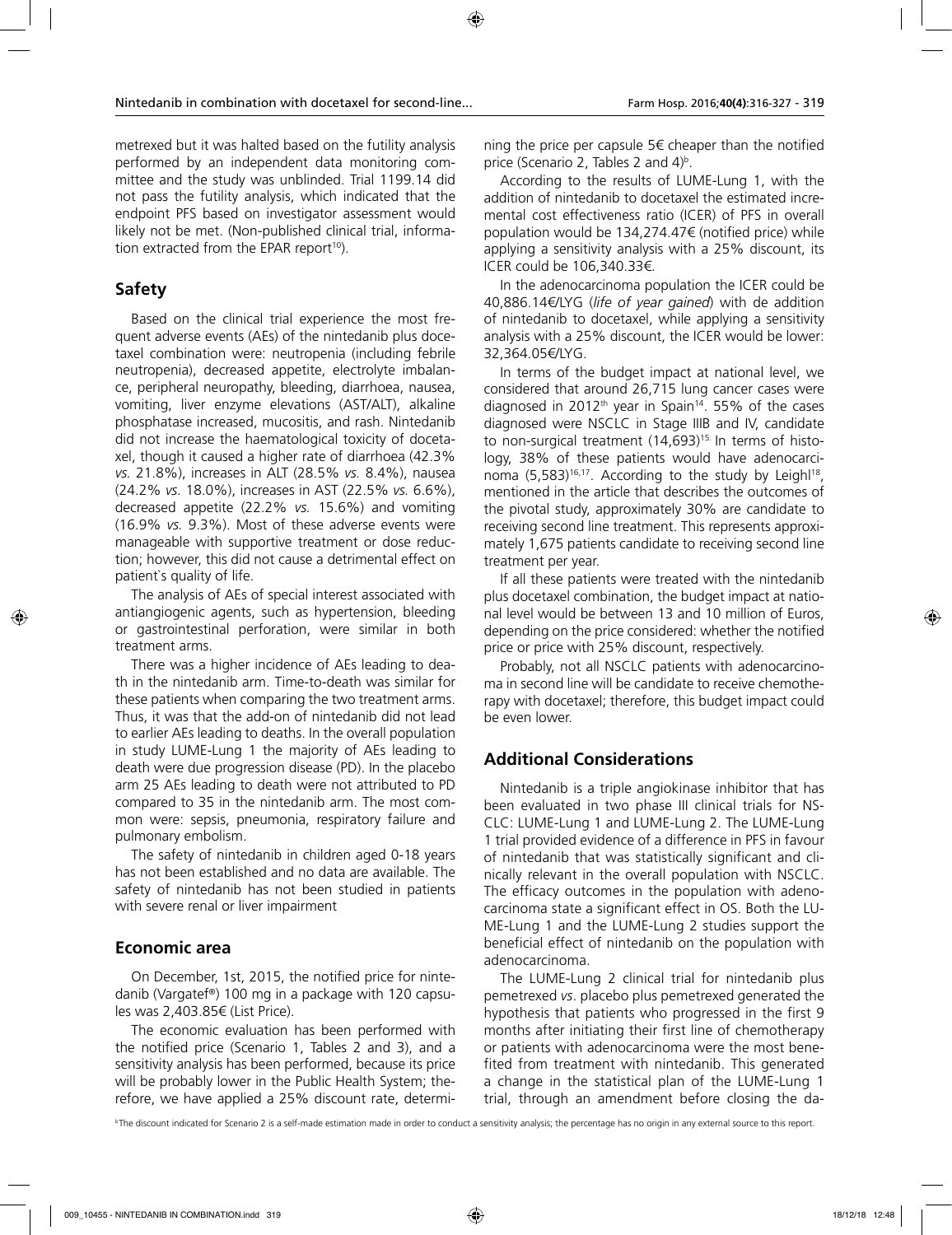| <b>Table 2.</b> Cost comparison of the treatment evaluated vs. other alternative option/s |                                                                                                                     |                                                                           |                                                                                        |  |  |  |  |
|-------------------------------------------------------------------------------------------|---------------------------------------------------------------------------------------------------------------------|---------------------------------------------------------------------------|----------------------------------------------------------------------------------------|--|--|--|--|
|                                                                                           | Nintedanib<br>100 mg / tablet<br>+Docetaxel<br>Scenario 1<br>Notified price                                         | Nintedanib<br>100 mg / tablet<br>+Docetaxel<br>Scenario 2<br>25% discount | Docetaxel<br>80 to 160mg / vial                                                        |  |  |  |  |
| List Price (LP) per unit $(+IVA)^*$                                                       | $21 \in$                                                                                                            | 16€                                                                       | 80mg vial: 182.9€****<br>2,28 €/mg                                                     |  |  |  |  |
| Dosing                                                                                    | 200mg/12h on days 2 to 21 + 200mg/12h on days 2 to 21 +<br>docetaxel $75 \text{mg/m}^2$ at day 1.<br>Every 21 days. |                                                                           | $75mg/m2$ at day 1.<br>Every 21 days.                                                  |  |  |  |  |
| Cost per day                                                                              | 83€                                                                                                                 | $63 \in$                                                                  |                                                                                        |  |  |  |  |
| Cost per course of treatment                                                              | $1,660$ €+291.5=<br>1,958.16 €                                                                                      | $1,259.29 \in +291.5=$<br>1,550.79 €                                      | 291.5 €                                                                                |  |  |  |  |
| Direct costs associated**<br>Chemotherapy unit costs                                      |                                                                                                                     |                                                                           | 154.54 €<br>(drug administration from $\frac{1}{2}$ h<br>to 2 hs at chemotherapy unit) |  |  |  |  |
| Cost for 4 courses of<br>treatment***                                                     | $9,616.84 \in$                                                                                                      | 7,987.35 €                                                                | 1,784.16 €                                                                             |  |  |  |  |
| Incremental cost (differential)<br>vs. treatment of reference                             | +7,832.68 €                                                                                                         | + 6,203.19 €                                                              | <b>REFERENCE</b>                                                                       |  |  |  |  |

\* List Price: this refers to the cost of the pharmaceutical formulation (vial, syringe, tablet). For hospital reports, the price of the medication must be assessed according to offers, prices of framework agreements, centralized tender process, etc.

\*\*Associated direct costs: These are costs that we can consider besides the cost of the medication studied. For example: other additional medications required, monitoring and lab tests, screening tests (pharmacogenetics, biomarkers), infusion materials, or management of complications. These will be taken into account when relevant. The Chemotherapy unit costs extracted from Oblikue will be considered.

\*\*\*Sum of the cost of complete treatment + direct costs associated. In Oncology, the overall cost will be estimated according to the mean number of courses received (median if mean not available) until progression with each medication.

\*\*Reimbursement Price +4% IVA for the NHS.

Cost of four courses because it is the median of courses received by patients in both arms in the LUME-Lung 1.

#### **Table 3.** *Incremental Cost-Efficacy (ICE). Scenario 1*  (Notified MSP + IVA. Price/Nintedanib 100 mg capsule: 21  $\epsilon$ )

|                                                        |                |                              | Efficacy of                     | Efficacy of                  |                                              |                     |                                                  |
|--------------------------------------------------------|----------------|------------------------------|---------------------------------|------------------------------|----------------------------------------------|---------------------|--------------------------------------------------|
|                                                        | Outcome        | <b>VARIABLE</b><br>evaluated | Nintedanib<br>plus<br>Docetaxel | Placebo<br>plus<br>Docetaxel | <b>Difference</b><br>in efficacy<br>(CI 95%) | Incremental<br>cost | <b>ICER</b><br>(CI 95%)                          |
| Reference Reck<br>et al. LUME-<br>Lung 1<br>Nintedanib | Primary        | <b>PFS</b>                   | 3.4 months                      | 2.7 months                   | 0.7 months<br>$(0.058 \text{ years})$        | +7,832.68 €         | 11,189.54 €/month<br>134,274.47 €/year           |
|                                                        | Adenocarcinoma | <b>OS</b>                    |                                 | 12.6 months 10.3 months      | 2.3 months<br>$(0.19 \text{ years})$         | $+7,832.68 \in$     | 3,405.51 <del>€</del> /month<br>40,866.14 €/year |
|                                                        | Adenocarcinoma | <b>PFS</b>                   | 4.2 months                      | 2.8 months                   | 1.4 months<br>$(0.12 \text{ year})$          | +7,832.68 €         | 5,594.77 <del>€</del> /month<br>67,137.23 €/year |

tabase, which did not affect the initial analysis of PFS but had an impact on the final OS analysis, replacing it by a rank analysis. The LUME-Lung 2 had to be prematurely halted, because the expected outcomes were not achieved in a futility analysis, though a subsequent data review showed a tendency in favour of the experimental arm10.

In LUME-Lung 1, at the time of final analysis (median follow-up of 31.7months), nintedanib plus docetaxel significantly prolonged OS by 3 months in adenocarcinoma patients with early progression and by 2.3 months in all adenocarcinoma patients relative to placebo plus docetaxel. No significant between-group difference in OS was seen in the overall population. This outcome shows a statistically significant effect; it is clinically small, though it can be considered relevant within the context in which it has been evaluated. The hazard ratio (HR) for OS in the adenocarcinoma population was 0.83 (CI 95% 0.7-0.99); p=0.0359. In patients with adenocarcinoma and progression  $<$  9 months after the initiation of first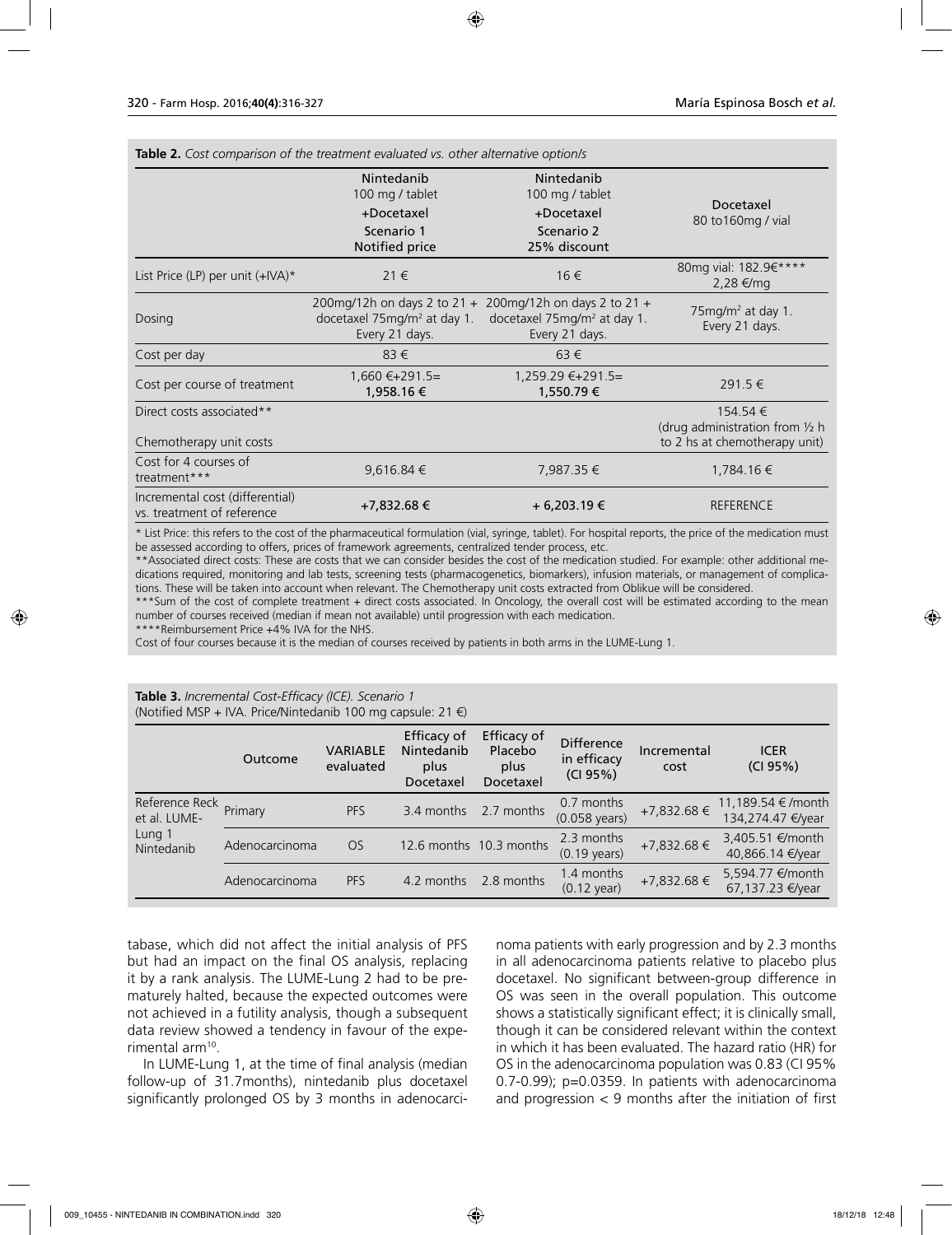| <b>lable 4.</b> Scenario 2. Sensitivity Analysis (25% discount)<br>(Considering that the price for 1 capsule of Nintedanib 100 mg is 16 $\epsilon$ ) |                |                              |                                                |                                             |                                              |                     |                                       |  |
|------------------------------------------------------------------------------------------------------------------------------------------------------|----------------|------------------------------|------------------------------------------------|---------------------------------------------|----------------------------------------------|---------------------|---------------------------------------|--|
|                                                                                                                                                      | Outcome        | <b>VARIABLE</b><br>evaluated | Efficacy of<br>Nintedanib<br>plus<br>Docetaxel | Efficacy of<br>Placebo<br>plus<br>Docetaxel | <b>Difference</b><br>in efficacy<br>(CI 95%) | Incremental<br>cost | <b>ICER</b><br>(CI 95%)               |  |
| Reference<br>Reck et al.<br>LUME-Lung 1<br>Nintedanib                                                                                                | Primary        | <b>PFS</b>                   | 3.4 months                                     | 2.7 months                                  | 0.7 months<br>$(0.058 \text{ years})$        | 6,203.19 €          | 8,861.19 €/month<br>106,340.33 €/year |  |
|                                                                                                                                                      | Adenocarcinoma | OS.                          |                                                | 12.6 months 10.3 months                     | 2.3 months<br>$(0.19 \text{ years})$         | 6,203.19 €          | 2,697.04 €/month<br>32,364.05 €/year  |  |
|                                                                                                                                                      | Adenocarcinoma | <b>PFS</b>                   | 4.2 months                                     | 2.8 months                                  | 1.4 months<br>$(0.12 \text{ year})$          | 6,203.19€           | 4.430.85 €/month<br>53,170.17 €/year  |  |
|                                                                                                                                                      |                |                              |                                                |                                             |                                              |                     |                                       |  |

**Table 4.** *Scenario 2. Sensitivity Analysis (25% discount)* 

line treatment, outcomes were slightly better, because the HR for OS was 0.75 (CI 95% 0.6-0.92); p=0.0073, with a difference of 3 months in favour of the nintedanib arm, though it is not known whether patient characteristics have been well balanced in this group.

In the analysis of OS by adenocarcinoma patient groups ranked according to their baseline characteristics, a different tendency is shown in OS between patients with <9 months from the initiation of first line treatment and without brain metastasis, however these differences are not statistically significant.

The LUME-Lung 1 study is a well-designed clinical trial, with a low risk of bias. It was conducted as a blind clinical trial until its completion. The baseline characteristics of patients (including the adenocarcinoma population) were well balanced. Comparison with docetaxel was considered adequate.

Nintedanib is an oral drug. The recommended dose of nintedanib is 200 mg twice daily administered approximately 12 hours apart, on days 2 to 21 of a standard 21 day docetaxel treatment cycle. Nintedanib do not improve patient convenience because it does not prevent patients from attending a chemotherapy unit to receive IV treatment.

Currently, the drugs approved for second line treatment in patients with no specific mutations are: docetaxel, erlotinib and pemetrexed as monotherapy.

Different studies with new biologic agents have tried to improve the poor results obtained by these drugs as second line treatment. In this context, three molecules have appeared with impact on OS: nintedanib and ramucirumab, both in combination with docetaxel, and nivolumab as monotherapy.

The Spanish therapeutic positioning report<sup>19</sup> has been published and its conclusions are that those patients candidate to receive second line treatment with nintedanib in combination with docetaxel would be those for whom the status of the activating mutation EGFR is unknown or negative, after a first line of chemotherapy, as long as the first line has not included docetaxel or VEGF inhibitors, except for bevacizumab.

Regarding the economic evaluation, and considering that in Spain no ICER value has been officially established, it is suggested to take as reference the value most frequently used in Spain, according to bibliography: 30.000€/QALY (*quality of life-adjusted life year)*. Taking into account the notified price, the efficiency threshold is slightly exceeded. Through the discount assessed in the sensitivity analysis, the result achieved is very close to the value considered efficient.

### **Conclusion, Therapeutic Positioning and Conditions of Use**

In view of the efficacy and safety results, the proposed positioning is considered Category D-1: It is included in the Formulary with specific recommendations: Use for adult patients with the following characteristics:

- Metastatic or locally recurrent NSCLC with adenocarcinoma histology after first line chemotherapy, and with progression < 9 months since first line treatment initiation.
- Life expectancy ≥3 months.
- Good Performance Status. ECOG 0-1.
- The status of the activating mutation EGFR is not known or negative, and there is no ALK translocation.

The following will not be considered adequate for treatment with nintedanib:

- Patients who have received more than one previous line of treatment.
- Patients who have received previous treatment with VEGFR, except for bevacizumab.
- Patients who present active brain metastasis.
- Patients who present clinically relevant cardiovascular disease (uncontrolled hypertension, unstable angina, previous history of myocardial infarction within the last 6 months, heart failure, relevant arrhythmia, and any other considered relevant).
- Patients who have received previous treatment with docetaxel.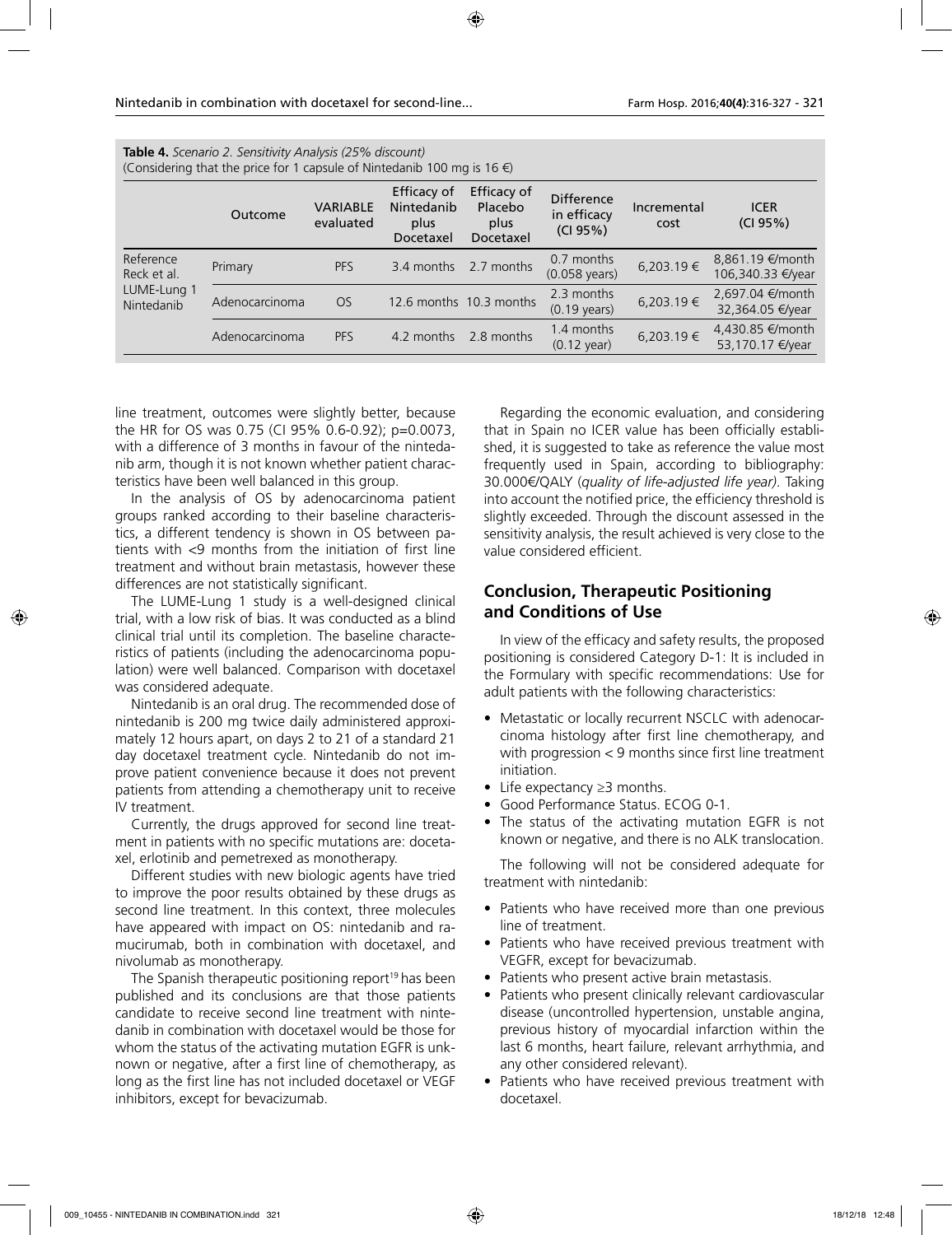# **Conflict of Interests**

The authors declare no conflict of interest.

## **Bibliography**

- 1. Marín R, Puigventós F, Fraga MD, Ortega A, López-Briz E, Arocas V, et al;. Group for Innovation, Assessment, Standardisation and Research in the Selection of Drugs (GENESIS) of the Spanish Society of Hospital Pharmacy (SEFH). Support method for decision making in assessment and appraisal of medicines (MADRE). Version 4.0. Madrid: SEFH (ed.); 2013. Available at: http://gruposdetrabajo. sefh.es/genesis/genesis/Documents/MADRE%204\_0\_Procedures%20manual\_Dec\_2013.pdf
- 2. Ferlay J, Shin HR, Bray F, Forman D, Mathers C, Parkin DM. GLO-BOCAN 2008 v1.2. Cancer Incidence and Mortality Worldwide: IARC Cancer Base No. 10 [Internet]. Lyon, France: International Agency for Research on Cancer; 2010 [accessed 2015 Dec 28]. Available at: http://globocan.iarc.fr.
- 3. Jemal A, Bray F, Center MM, Ferlay J, Ward E, Forman D. Global Cancer Statistics. CA Cancer J Clin. 2011; 61:69-90.
- 4. Las cifras del cancer en España 2014, SEOM (Sociedad Española de Oncología Médica) [accessed 2015 Dec 28]. Available at: http:// www.seom.org/seomcms/images/stories/recursos/Las\_cifras\_del\_ cancer\_2014.pdf.
- 5. Ferlay J, Steliarova-Foucher E, Lortet-Tieulent J, Rosso S, Coebergh JW, Comber H, et al. Cancer incidence and mortality patterns in Europe: estimates for 40 countries in 2012. Eur J Cancer. 2013; 49:1374-403.
- 6. Salmerón D, Chirlaque MD, Isabel Izarzugaza M, Sánchez MJ, Marcos-Gragera R, Ardanaz E, et al. Lung cancer prognosis in Spain: the role of histology, age and sex. Respir Med. 2012; 106:1301-8.
- 7. Ferlay J, Parkin DM, Steliarova-Foucher E. Estimates of cancer incidence and mortality in Europe in 2008. Eur J Cancer. 2010; 46:765–81.
- 8. Sarna L, Padilla G, Holmes C, Tashkin D, Brecht ML, Evangelista L. Quality of life of long-term survivors of non-small cell lung cancer. J Clin Oncol. 2002; 20: 2920-9.
- 9. Larsson M, Ljung L, Johansson BB. Health-related quality of life in advanced non-small cell lung cancer: correlates and comparisons to normative data. Eur J Cancer Care (Engl). 2012; 21:642-9.
- 10. European Medicines Agency. European Public Assessment Report (EPAR). Public Assement Report: Vargatef®\_ 08/01/2015 [accessed 2015 Dec 28]. Available at: http://www.ema.europa.eu/ema/ index.jsp?curl=pages/medicines/landing/epar\_search.jsp&mid=W-C0b01ac058001d124.
- 11. Ficha técnica de Vargatef®. Agencia española de medicamentos y productos sanitarios [accessed 2015 Dec 28]. Available at: http:// www.aemps.gob.es/cima/.
- 12. Reck M, Kaiser R, Mellemgaard A, Douillard JY, Orlov S, Krzakowski M, et al. Docetaxel plus nintedanib versus docetaxel plus placebo in patients with previously treated non-small-cell lung cancer (LUME-Lung 1): a phase 3, double-blind, randomized controlled trial. Lancet Oncol. 2014; 15:143–55.
- 13. Novello S, Kaiser R, Mellemgaard A, Douillard JY, Orlov S, Krzakowski M, et al. Analysis of patient-reported outcomes from the LUME-Lung 1 trial: a randomised, double-blind, placebo-controlled, Phase III study of second-line nintedanib in patients with advanced non-small cell lung cancer. Eur J Cancer. 2015; 51:317-26.
- 14. Spain. Estimated cancer prevalence, adult population: both sexes. GLOBOCAN 2012, IARC [accessed 2015 Dec 28]. Available from: http://globocan.iarc.fr/Pages/fact\_sheets\_population.aspx.
- 15. National Lung Cancer Audit (LUCADA 2007).Key findings about the quality of care for people with Lung Cancer in England and Wales, for the audit period 2006.The Information Centre [accessed 2015 Dec 28]. Available at: http://www.ic.nhs.uk/webfiles/Services/NCASP/audits%20and%20reports/19100507%20IC%20 Lung%20Cancer%20Audit%20Report%202006-FV.pdf.
- 16. Sánchez de Cos Escuin J. El cáncer de pulmón en España. Epidemiología, supervivencia y tratamientos actuales. Arch Bronconeumol. 2009; 45:341-8.
- 17. Sánchez de Cos Escuin J, Miravet Sorribes L, Abal Arca J, Nuñez Ares A, Hernández Hernández J, Castañar Jover, et al. Estudio multicéntrico epidemiológico-clínico de cáncer de pulmón en España (estudio EpicliCP-2003). Arch Bronconeumol. 2006; 42:446-52.
- 18. Leighl NB. Treatment paradigms for patients with metastatic non-small-cell lung cancer: first-, second-, and third-line. Curr Oncol. 2012; 19: S52–8.
- 19. Informe de Posicionamiento Terapéutico de nintedanib (Vargatef®) en cáncer de pulmón no microcítico. PT-NINTEDANIB-CA\_PUL-MÓN/V1/21122015 [accessed 2015 Dec 28]. Available at: http:// www.aemps.gob.es/medicamentosUsoHumano/informesPublicos/ docs/IPT-nintedanib-Vargatef.pdf.

### **Introducción**

El cáncer de pulmón (CP) es el tumor que más muertes causa en los países desarrollados, representando un problema sanitario de primera magnitud<sup>2</sup>. Globalmente, el CP representa el 13% de todos los nuevos cánceres diagnosticados cada año<sup>3</sup>. Afecta cada año alrededor 26.700 españoles<sup>4</sup> con una incidencia ajustada por edad de 76,8 / 100.000 en hombres y de 15,7 / 100.000 en mujeres cuando la población de referencia utilizada es la estándar europea<sup>5</sup>.

La prevalencia es baja debido al mal pronóstico de la enfermedad y a las bajas tasas de supervivencia a 1 año y a 5 años<sup>6</sup>. Se estima que la prevalencia a 5 años de los pacientes españoles con CP es del 7,0% en hombres y del 2,1% en mujeres<sup>7</sup>.

El cáncer de pulmón no microcítico (CPNM, o de células no pequeñas) representa alrededor del 80% de los casos de CP y tiene un elevado impacto en la calidad de vida relacionada con la salud (CVRS) de los pacientes y de sus familiares o cuidadores<sup>8</sup>. La presencia de síntomas como la disnea, la fatiga, la tos, el insomnio, la pérdida de apetito y el dolor, así como la propia evolución de la enfermedad, la presencia de metástasis y los efectos adversos de los tratamientos antineoplásicos, afectan negativamente a la CVRS de los pacientes<sup>9</sup>.

Actualmente, el tratamiento de CPNM avanzado o metastásico se realiza con distintos fármacos en función de las características basales del paciente. Hay que clasificar histológicamente el CPNM (adenocarcinoma, carcinoma de células grandes o de células escamosas). Tras fracaso a una primera línea, la finalidad del tratamiento es paliativa, y su objetivo es aumentar la supervivencia y la calidad de vida del paciente. Los fármacos aprobados en el tratamiento de segunda línea en pacientes en au-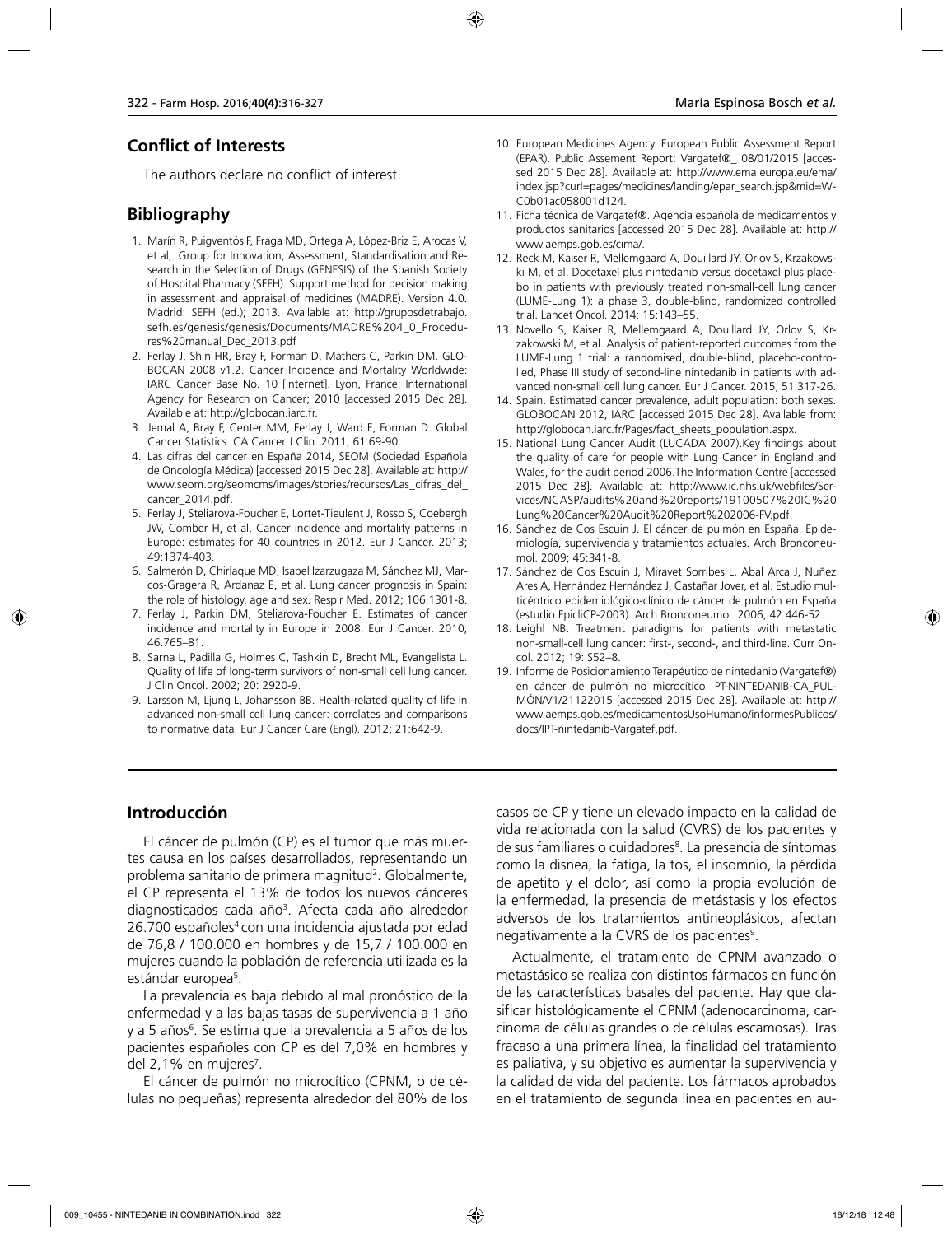sencia de mutaciones específicas son docetaxel, erlotinib y pemetrexed en monoterapia.

Varios estudios con nuevos agentes biológicos han tratado de mejorar los modestos resultados que obtienen estos fármacos en segunda línea. Recientemente se han publicado los resultados de tres moléculas con impacto en la supervivencia global (SG), nintedanib, ramucirumab y nivolumab, los dos primeros en combinación con docetaxel.

Nintedanib está autorizado por la EMA (*European Medicines Agency*) 10 y la Agencia española de medicamentos y productos sanitarios  $(AEMyPS)^{11}$  en combinación con docetaxel para el tratamiento de pacientes adultos con CPNM localmente avanzado, metastásico o localmente recurrente con histología tumoral de adenocarcinoma después de la quimioterapia de primera línea.

Nintedanib es un inhibidor de la angiogénesis tumoral que actúa mediante la supresión de la angiocinasa que bloquea tres tipos de receptores celulares: los receptores del factor de crecimiento del endotelio vascular (VEGFR -1-3), los receptores del factor de crecimiento derivados de plaquetas (PDGFR  $\alpha$  y  $\beta$ ) y los receptores del factor de crecimiento de fibroblastos (FGFR 1-3).

## **Eficacia**

Se ha llevado a cabo un ensayo clínico controlado para la indicación evaluada, el estudio LUME-Lung 1 – 1199.13, cuyos resultados están detallados en dos artículos; Reck et al<sup>12</sup> publicaron los resultados principales de eficacia y seguridad y Novello et al<sup>13</sup> publicaron los resultados de calidad de vida. Se trata de un ensayo clínico de fase III, aleatorizado, multicéntrico, doble ciego, de grupos paralelos y controlado con placebo que aleatorizó a 1.314 pacientes adultos con diagnóstico confirmado de CPNM estadio IIIB/IV tras recaída a primera línea de quimioterapia a recibir nintedanib y docetaxel *vs* placebo y docetaxel. Los criterios de inclusión requerían una expectativa de vida mayor o igual a 3 meses y buen estado de salud (ECOG 0-1). Entre los criterios de exclusión destacaron haber recibido más de una línea de tratamiento previo, tratamiento previo con inhibidores de VEGFR excepto bevacizumab, tratamiento previo con docetaxel, presencia de metástasis cerebral activa o enfermedad cardiovascular clínicamente relevante.

Los criterios de estratificación fueron ECOG (0/1), bevacizumab previo (sí/no), histología (escamoso/no escamoso) y metástasis cerebrales (si/no).

La variable principal de eficacia fue SLP evaluada por un comité central independiente, de acuerdo con los criterios RECIST 1.0 modificados.

La variable secundaria principal fue SG analizada en tres grupos de pacientes de manera jerárquica en este orden: pacientes con adenocarcinoma cuya enfermedad progresó en los 9 meses posteriores del inicio de la terapia de primera línea, todos los pacientes con adeno-

carcinoma, y todos los pacientes con CPNM. También se incluyeron como variables secundarias: la calidad de vida, la SLP evaluada por los investigadores del estudio, la tasa de respuesta objetiva y la tasa de control de la enfermedad. Los resultados de este ensayo pueden observarse en la Tabla 1.

La indicación aprobada se apoya en otro ensayo clínico fase III (1199.14, LUME-Lung 2) donde se evaluaba nintedanib en combinación con pemetrexed y que tuvo que ser interrumpido prematuramente por no conseguir los resultados esperados en un análisis intermedio (ensayo no publicado, información extraída del informe  $EPAR<sup>10</sup>$ ).

## **Seguridad**

Los efectos más comunes de la combinación de docetaxel con nintedanib fueron neutropenia (incluyendo neutropenia febril), pérdida de apetito, alteraciones electrolíticas, neuropatía periférica, hemorragia, diarrea, náuseas, vómitos aumento de AST, ALT, fosfatasa alcalina, mucositis y rash. Nintedanib no aumentó la toxicidad hematológica de docetaxel, aunque produjo mayor tasa de diarrea (42·3% vs 21·8%), aumento de ALT (28·5% vs 8·4%), náuseas (24·2% vs 18·0%), aumento de AST (22·5% vs 6·6%), pérdida de apetito (22·2% vs 15·6%) y vómitos (16·9% vs 9·3%). La mayoría de los efectos secundarios fueron manejables con tratamiento de soporte o reducción de dosis. A pesar de este aumento de la toxicidad, nintedanib no produjo ningún deterioro en la calidad de vida de los pacientes.

El análisis de los eventos adversos de especial interés asociados a los agentes antiangiogénicos, como hipertensión, sangrado o perforación gastrointestinal fueron similares en ambos grupos de tratamiento.

Respecto a la muerte por eventos adversos 35 pacientes en el grupo de docetaxel + nintedanib vs 25 en el grupo placebo + docetaxel murieron por eventos adversos posiblemente no relacionados con la progresión de la enfermedad. Los más comunes fueron: sepsis, neumonía, insuficiencia respiratoria y embolia pulmonar.

Nintedanib no se ha investigado en pacientes pediátricos o pacientes con insuficiencia renal o hepática.

# **Área económica**

A fecha 1 de Diciembre de 2015 el precio notificado de nintedanib (Vargatef®) 100 mg envase de 120 cápsulas es de 2.403,85€ (P.V.L.).

Se ha realizado la evaluación económica con el precio notificado (escenario 1, Tabla 2 y 3) y se ha realizado un análisis de sensibilidad, ya que en el sistema sanitario público el precio previsiblemente será más bajo, por lo que hemos aplicado un porcentaje de descuento del 25% situando el precio por capsula 5€ más barato que el precio notificado (escenario 2, Tabla 2 y 4)<sup>b</sup>.

bEl descuento indicado para el escenario 2 es una estimación de elaboración propia que se realiza a los efectos de poder realizar un análisis de sensibilidad, sin que dicho porcentaje tenga origen en ninguna fuente externa a este propio informe.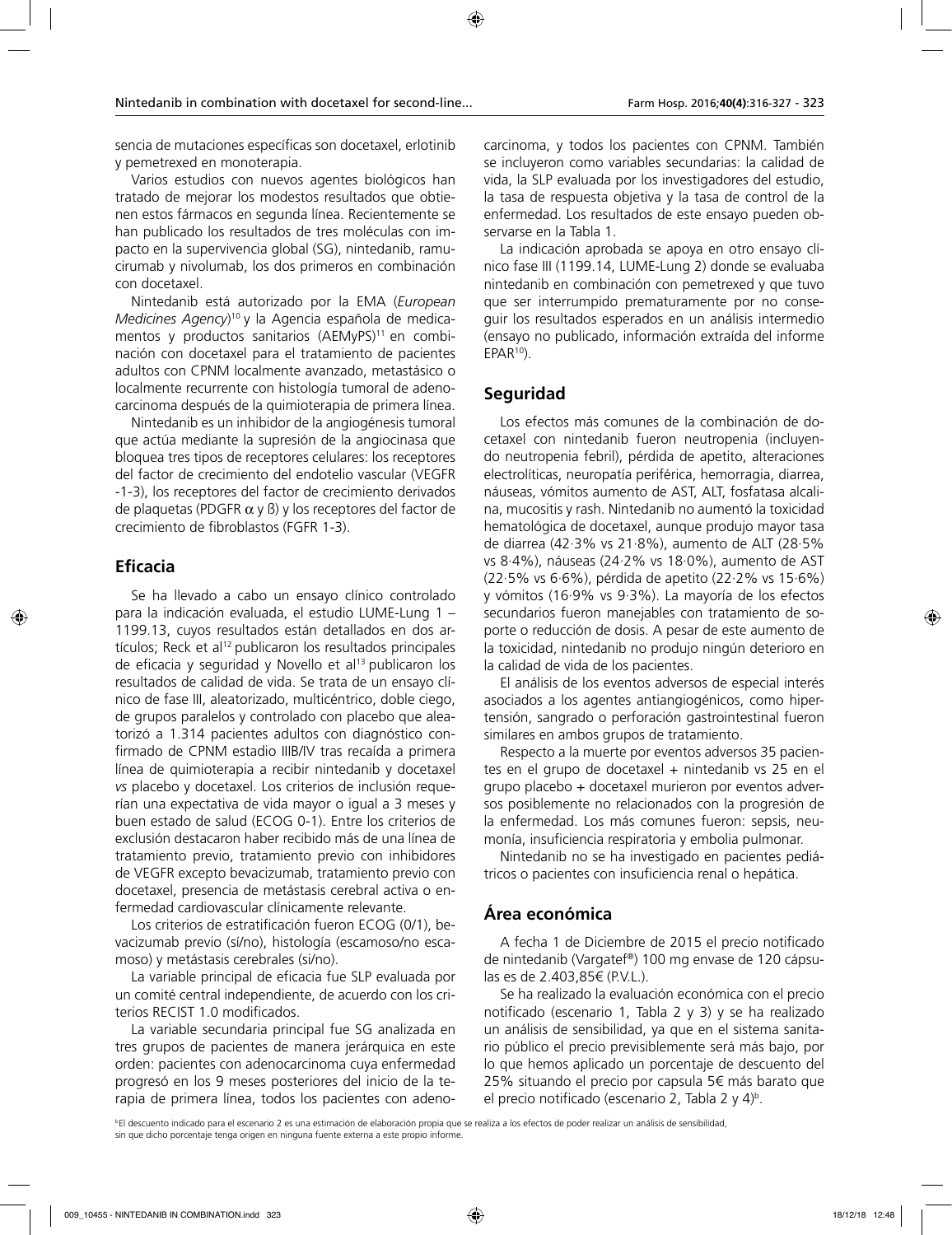| Tabla 1. Resultados del ensayo LUME-Lung 1 (1199.13)                                       |                                                                                                                                                                                                                                                                                                                                                                                     |                                  |                                                 |                 |
|--------------------------------------------------------------------------------------------|-------------------------------------------------------------------------------------------------------------------------------------------------------------------------------------------------------------------------------------------------------------------------------------------------------------------------------------------------------------------------------------|----------------------------------|-------------------------------------------------|-----------------|
| Variable evaluada en el estudio                                                            | Nintedanib + docetaxel<br>$N = 655$                                                                                                                                                                                                                                                                                                                                                 | Placebo + docetaxel<br>$N = 659$ | HR u OR (IC95%)                                 | P               |
| Resultado principal<br>Supervivencia libre de progresión<br>(comité independiente)*        | 3,4 meses<br>(IC95% 2,9-3,9)                                                                                                                                                                                                                                                                                                                                                        | 2,7 meses<br>(IC95% 2,6-2,8)     | $+0,7$ meses<br>$HR = 0,79$<br>$(0,68-0,92)$    | 0,0019          |
| Supervivencia global**                                                                     | 10,1 meses<br>(IC95% 8,8-11,2)                                                                                                                                                                                                                                                                                                                                                      | 9,1 meses<br>(IC95% 8,4-10,4)    | +1 meses<br>$HR = 0.94$<br>$(0, 83 - 1, 05)$    | 0,272,<br>n.s.  |
| Resultados secundarios de interés                                                          |                                                                                                                                                                                                                                                                                                                                                                                     |                                  |                                                 |                 |
| Supervivencia libre de progresión<br>(investigador)                                        | 4,2 meses<br>$(IC95\% 3, 9-4, 4)$                                                                                                                                                                                                                                                                                                                                                   | 3,1 meses<br>(IC95% 2,8-3,8)     | $+1,1$ meses<br>$HR = 0,80$<br>$(0,69-0,93)$    | 0,0034          |
| Tasa de respuesta objetiva                                                                 | 29 (4,4%)                                                                                                                                                                                                                                                                                                                                                                           | 22 (3,3%)                        | $OR = 1,34$<br>(IC95% 0,76-2,39)                | 0,3067,<br>n.s. |
| Tasa de control de la enfermedad                                                           | 354 (54,0%)                                                                                                                                                                                                                                                                                                                                                                         | 272 (41,3%)                      | $OR = 1,68$<br>$(1, 35 - 2, 09)$                | p<0,0001        |
|                                                                                            | con adenocarcinoma muestra cambios comparables entre los grupos en la puntuación de<br>síntomas a lo largo del tiempo, con diferencias numéricas a favor de nintedanib en las<br>escalas de tos y dolor y reducción significativa en algunos ítems de dolor en nintedanib<br>vs placebo. No hay diferencias significativas en los cuestionarios EQ-5D y EQ-VAS entre<br>los grupos. |                                  |                                                 |                 |
| Resultados por grupos pre especificados                                                    |                                                                                                                                                                                                                                                                                                                                                                                     |                                  |                                                 |                 |
| · Pacientes con adenocarcinoma y<br>progresión < 9 meses del inicio<br>de la primera línea | $N = 206$                                                                                                                                                                                                                                                                                                                                                                           | $N = 199$                        |                                                 |                 |
| Supervivencia global                                                                       | 10,9 meses<br>$(IC95\% 8, 5-12, 6)$                                                                                                                                                                                                                                                                                                                                                 | 7,9 meses<br>(IC95% 6,7-9,1)     | $+3$ meses<br>$HR = 0.75$<br>$(0,6-0,92)$       | 0,0073          |
| Supervivencia libre de progresión                                                          | 3,6 meses<br>$(IC95\% 2, 8-4, 3)$                                                                                                                                                                                                                                                                                                                                                   | 1,5 meses<br>(IC95% 1,4-2,6)     | $+2,1$ meses<br>$HR = 0,63$<br>$(0,48-0,83)$    | 0,0008          |
| · Pacientes con adenocarcinoma<br>(INDICACIÓN APROBADA)                                    | $N = 322$                                                                                                                                                                                                                                                                                                                                                                           | $N = 336$                        |                                                 |                 |
| Supervivencia global                                                                       | 12,6 meses<br>(IC95% 10,6-15,1)                                                                                                                                                                                                                                                                                                                                                     | 10,3 meses<br>(IC95% 8,6-12,2)   | $+2,3$ meses<br>$HR = 0,83$<br>$(0, 7 - 0, 99)$ | 0,0359          |
| Supervivencia libre de progresión<br>(determinada en el análisis final)                    | 4,2 meses                                                                                                                                                                                                                                                                                                                                                                           | 2,8 meses                        | $+1,4$ meses<br>$HR = 0,84$<br>$(0,71 - 1,00)$  |                 |

\*Análisis realizado en dos momentos, uno preplaneado para el objetivo principal (SLP) cuando la mediana de seguimiento era de 7,1 meses y otro preplaneado para el objetivo secundario principal (SG) cuando la mediana de seguimiento era de 31,7 meses.

\*\* Después del ajuste del resultado en función de la suma de los diámetros mayores de las lesiones diana (es un factor pronóstico, ajuste preespecificado en el protocolo) se obtienen diferencias significativas en SG (HR = 0,88 (IC95% 078-0,99, p = 0,0365). La investigación de la interacción entre el tratamiento y esta variable demuestra que la combinación es más efectiva en pacientes con mayor carga de enfermedad.

Según los datos del estudio LUME-Lung 1, con la adición de nintedanib a docetaxel el coste estimado de cada año de vida libre de progresión en la población global con el precio notificado sería de 134.274,47€; mientras

que aplicando un análisis de sensibilidad que supondría un descuento de un 25%, el coste sería 106.340,33€.

En el grupo de adenocarcinoma por cada año de vida ganado con la adición de nintedanib al docetaxel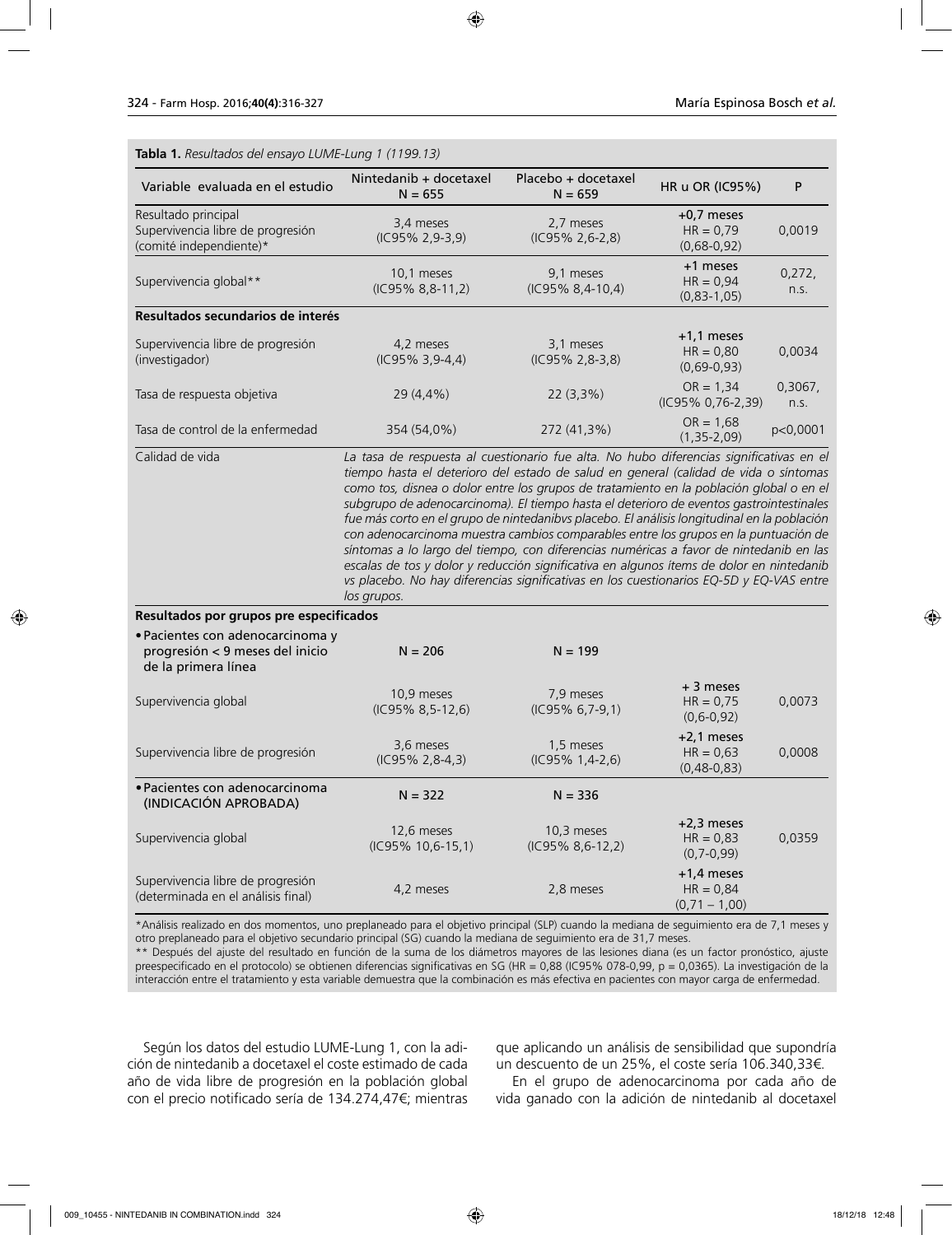| Tabla 2. Comparación de costes del tratamiento evaluado frente a otrals alternativals             |                                                                                     |                                                                                                                                                                                                                               |                                                                                         |
|---------------------------------------------------------------------------------------------------|-------------------------------------------------------------------------------------|-------------------------------------------------------------------------------------------------------------------------------------------------------------------------------------------------------------------------------|-----------------------------------------------------------------------------------------|
|                                                                                                   | Nintedanib<br>100 mg / comprimido<br>+Docetaxel<br>Escenario 1<br>Precio notificado | Nintedanib<br>100 mg / comprimido<br>+Docetaxel<br>Escenario 2<br>25% de descuento                                                                                                                                            | Docetaxel<br>80 a160mg / vial                                                           |
| Precio unitario (PVL+IVA)*                                                                        | $21 \in$                                                                            | 16 €                                                                                                                                                                                                                          | Vial de 80mg: 182,9€****<br>2,28 €/mg                                                   |
| Posología                                                                                         | 200mg/12h días 2 a 21 +<br>docetaxel 75mg/m <sup>2</sup> día 1.<br>Cada 21 días     | 200mg/12h días 2 a 21 +<br>docetaxel 75mg/m <sup>2</sup> día 1.<br>Cada 21 días                                                                                                                                               | $75$ mg/m <sup>2</sup> día 1.<br>Cada 21 días                                           |
| Coste día                                                                                         | 83€                                                                                 | $63 \in$                                                                                                                                                                                                                      |                                                                                         |
| Coste ciclo                                                                                       | $1.660 \in +291.5=$<br>1.958,16 €                                                   | 1.259,29 €+291,5=<br>1.550,79 €                                                                                                                                                                                               | 291,5 €                                                                                 |
| Costes directos asociados**<br>Costes de Hospital de día                                          |                                                                                     |                                                                                                                                                                                                                               | 154,54 €<br>(administración de fármacos de<br>$\frac{1}{2}$ h a 2 h en Hospital de Día) |
| Coste 4 ciclos***                                                                                 | $9.616,84 \in$                                                                      | 7.987,35 €                                                                                                                                                                                                                    | 1.784,16€                                                                               |
| Coste incremental (diferencial)<br>respecto a la terapia de<br>referencia                         | +7.832,68 €                                                                         | + 6.203,19 €                                                                                                                                                                                                                  | <b>REFERENCIA</b>                                                                       |
| a α control of course the force of consideration for the control of the state of the state of the |                                                                                     | the state of the problem for a contract of the contract of the contract of the state of the state of the state of the state of the state of the state of the state of the state of the state of the state of the state of the | at a substitution of the co-                                                            |

\* Se refiere al coste de la forma farmacéutica (vial, jeringa, comprimido…). Para informes de un hospital, valorar precio del medicamento según ofertas, precios de acuerdo marco, concurso centralizado, etc.

\*\*Costes directos asociados: Son costes que podemos considerar además del coste del medicamento estudiado. Por ejemplo otros medicamentos adicionales requeridos, pruebas de monitorización y laboratorio, pruebas de cribado (farmacogenética, biomarcadores…), material de infusión o manejo de complicaciones. Se tendrán en cuenta cuando sean relevantes. Se consideran los costes de Hospital de día extraídos de Oblikue.

\*\*\*Suma del coste del tratamiento completo + costes directos asociados. En oncología el coste global se calculará según la media del nº de ciclos recibido (mediana si media no disponible) hasta progresión con cada medicamento. \*\*PVL+4% IVA para el SNS.

Coste de cuatro ciclos porque es la mediana de ciclos que reciben los pacientes en el estudio LUME-Lung 1 en ambos grupos

| Tabla 3. Coste Eficacia Incremental (CEI). Escenario 1                    |  |
|---------------------------------------------------------------------------|--|
| (PVL notificado + IVA. Precio /cápsula de Nintedanib 100 mg de 21 $\in$ ) |  |

|                                                        |                | <b>VARIABLE</b><br>evaluada | Eficacia<br>de A | Eficacia<br>de <sub>B</sub> | <b>Diferencia</b><br>de eficacia<br>(IC95%) | Coste<br>incremental | <b>CEI (IC95%)</b>                  |
|--------------------------------------------------------|----------------|-----------------------------|------------------|-----------------------------|---------------------------------------------|----------------------|-------------------------------------|
| Referencia<br>Reck et al.<br>LUME-Lung 1<br>Nintedanib | Principal      | <b>SLP</b>                  | 3,4 meses        | 2,7 meses                   | 0,7 meses<br>$(0,058 \text{ años})$         | +7.832,68 €          | 11 189,54 €/mes<br>134.274,47 €/año |
|                                                        | Adenocarcinoma | SG                          | 12,6 meses       | 10,3 meses                  | 2,3 meses<br>$(0, 19 \text{ años})$         | $+7.832,68 \in$      | 3.405,51 €/mes<br>40.866,14 €/año   |
|                                                        | Adenocarcinoma | <b>SLP</b>                  | 4,2 meses        | 2,8 meses                   | 1,4 meses<br>$(0, 12 \text{ año})$          | $+7.832,68 \in$      | 5.594,77 €/mes<br>67.137,23 €/año   |

el coste eficacia incremental (CEI) sería de 40.866,14€, mientras que aplicando un análisis de sensibilidad que supondría un descuento de un 25% el coste sería más bajo, de 32.364,05€.

Respecto al impacto económico a nivel estatal, en el año 2012 se diagnosticaron en España alrededor de 26.715 casos de cáncer de pulmón<sup>14</sup>. El 55% de los casos que se diagnostican son CPNM en estadios IIIB y IV candidatos a tratamiento no quirúrgico (14.693)<sup>15.</sup> En cuanto a la histología, un 38% de estos pacientes

tendrían adenocarcinoma (5.583)<sup>16,17</sup>. Según el estudio de Leighl18 mencionado en el artículo que describe los resultados del ensayo pivotal, aproximadamente un 30% son candidatos a recibir tratamiento de segunda línea. Esto supone aproximadamente 1.675 pacientes candidatos a recibir tratamiento de segunda línea por año.

Si todos estos pacientes se tratasen con la combinación de docetaxel + nintedanib, el impacto económico global a nivel estatal se situaría entre los 10 y 13 millones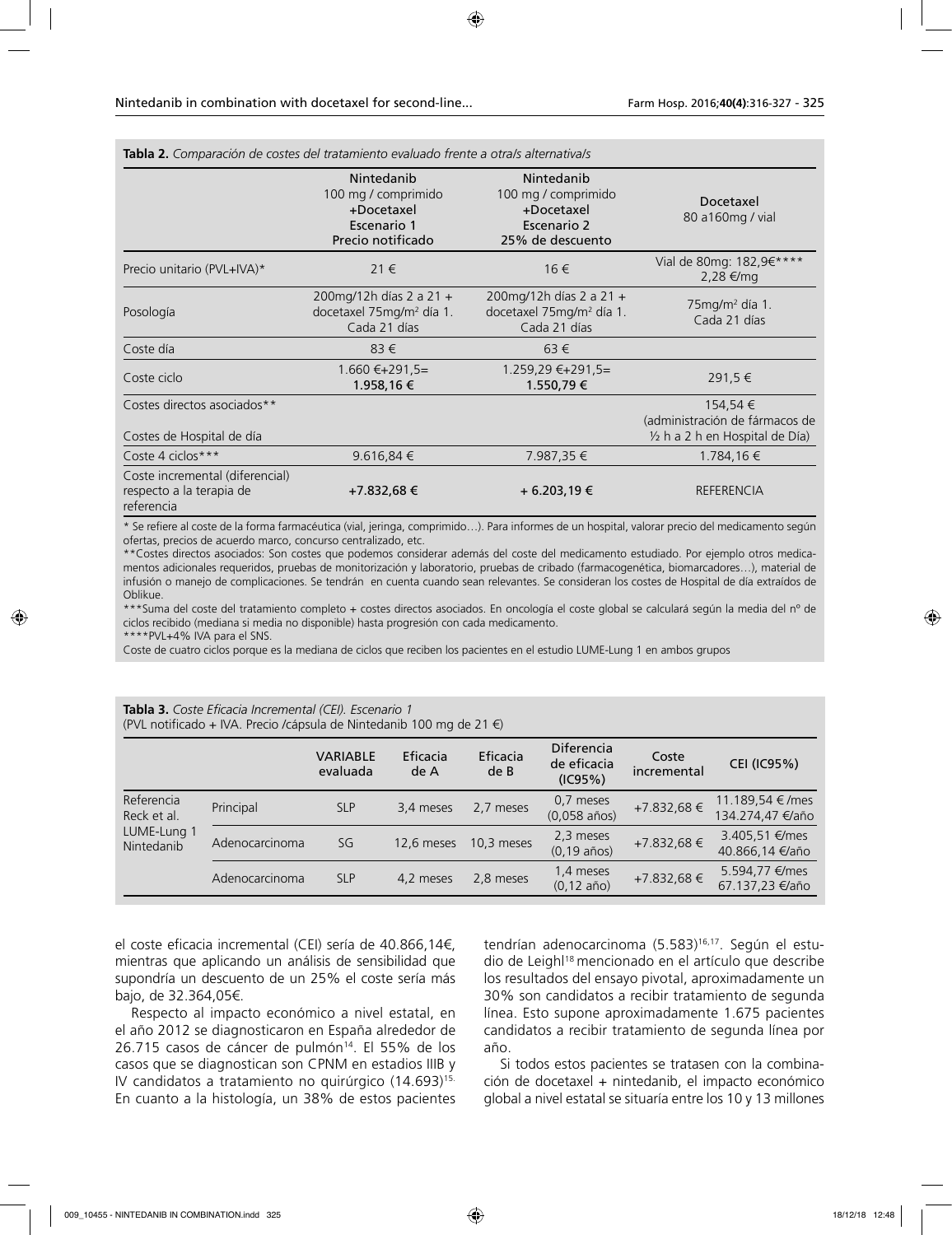| <b>Tabla 4.</b> Escenario 2. Análisis de sensibilidad (descuento 25%)<br>(considerando que el precio de 1 capsula de Nintedanib 100 mg es de 16 €) |                |                             |                  |                             |                                             |                      |                                    |  |  |
|----------------------------------------------------------------------------------------------------------------------------------------------------|----------------|-----------------------------|------------------|-----------------------------|---------------------------------------------|----------------------|------------------------------------|--|--|
|                                                                                                                                                    |                | <b>VARIABLE</b><br>evaluada | Eficacia<br>de A | Eficacia<br>de <sub>B</sub> | <b>Diferencia</b><br>de eficacia<br>(IC95%) | Coste<br>incremental | <b>CEI (IC95%)</b>                 |  |  |
| Referencia<br>Reck et al.<br>LUME-Lung 1<br>Nintedanib                                                                                             | Principal      | <b>SLP</b>                  | 3,4 meses        | 2,7 meses                   | 0,7 meses<br>$(0.058 \text{ años})$         | 6.203,19€            | 8.861,19 €/mes<br>106.340,33 €/año |  |  |
|                                                                                                                                                    | Adenocarcinoma | SG                          | 12,6 meses       | 10,3 meses                  | 2,3 meses<br>$(0, 19 \text{ años})$         | 6.203,19€            | 2.697,04 €/mes<br>32.364,05 €/año  |  |  |
|                                                                                                                                                    | Adenocarcinoma | <b>SLP</b>                  | 4,2 meses        | 2,8 meses                   | 1,4 meses<br>$(0, 12 \text{ año})$          | 6.203,19€            | 4.430,85 €/mes<br>53.170,17 €/año  |  |  |

de € según se considere el precio notificado o el precio con el 25% de descuento respectivamente.

Seguramente no todos los pacientes con CPNM con adenocarcinoma y segunda línea sean candidatos a recibir quimioterapia con docetaxel, por lo que este impacto presupuestario podría ser aún menor.

### **Consideraciones adicionales**

Nintedanib es un triple inhibidor de la angiocinasa que ha sido evaluado en dos ensayos clínicos fase III para el CPNM: el LUME-Lung 1 y el LUME-Lung 2. El estudio LUME-Lung 1 proporciona evidencia de una diferencia en SLP estadísticamente significativa y clínicamente relevante en la población global de CPNM a favor de nindetanib. Los resultados de eficacia en la subpoblación de adenocarcinoma indican un efecto significativo en SG. Tanto el estudio LUME-Lung 1 como el LUME-Lung 2 apoyan un efecto beneficioso de nindetanib en la población de adenocarcinoma.

El ensayo LUME-Lung 2 de nintedanib  $+$  pemetrexed frente a placebo + pemetrexed generó la hipótesis de que los pacientes que progresaron en los 9 primeros meses tras el inicio de la primera línea de QT o pacientes con adenocarcinoma eran los que más se beneficiaban del tratamiento con nintedanib. Esto provocó un cambio en el plan estadístico del ensayo LUME-Lung 1 a través de una enmienda introducida antes de cerrar la base de datos, que no afectó al análisis inicial de la SLP pero sí al análisis final de SG, cambiándolo por un análisis jerarquizado. El estudio LU-ME-Lung 2 tuvo que ser interrumpido prematuramente por no conseguir los resultados esperados en un análisis intermedio, aunque los datos revisados posteriormente muestran una tendencia a favor del brazo experimental10.

En el ensayo LUME-Lung1, en el grupo de pacientes con adenocarcinoma, que es la indicación aprobada, se obtiene una ganancia en SLP de 1,4 meses y en SG de 2,3 meses. Este resultado muestra un efecto estadísticamente significativo, clínicamente es pequeño aunque puede considerarse relevante en el contexto en el que se ha evaluado. El HR de SG en el grupo de adenocarcinoma es de 0,83 (IC95% 0,7-0,99); p=0,0359. En el grupo de pacientes con adenocarcinoma y progresión < 9 meses desde el inicio de primera línea los resultados son algo mejores ya que el HR de SG fue de 0,75 (IC95% 0,6-0,92); p=0,0073, con una diferencia de + 3 meses a favor del grupo de nintedanib, aunque se desconoce si las características de los pacientes están bien balanceadas en este grupo.

En el análisis de SG por grupos jerarquizados en función de las características basales en pacientes con adenocarcinoma se demuestra diferente tendencia en SG en los pacientes con tiempo desde el inicio de la primera línea < 9 meses y sin metástasis cerebrales, aunque las diferencias no son estadísticamente significativas.

El ensayo LUME-Lung 1 es un ensayo clínico bien diseñado y con bajo riesgo de sesgos. Se mantiene el ciego hasta el final. Las características basales de los pacientes (incluido el grupo de adenocarcinoma que es el que recibe la indicación por las agencias reguladoras) están bien balanceadas. La comparación con docetaxel es adecuada.

Nintedanib es un medicamento que se administra por vía oral los días 2-21 del ciclo, pero no exime al paciente de acudir a Hospital de Día de Oncología a recibir c/21 días el tratamiento con docetaxel intravenoso, por lo que no mejora la conveniencia del paciente.

Actualmente, los fármacos aprobados en el tratamiento de segunda línea en pacientes en ausencia de mutaciones específicas son docetaxel, erlotinib y pemetrexed en monoterapia.

Varios estudios con nuevos agentes biológicos han tratado de mejorar los modestos resultados que obtienen estos fármacos en segunda línea. En este contexto aparecen tres moléculas con impacto en la supervivencia global, nintedanib, ramucirumab, ambos en combinación con docetaxel y nivolumab en monoterapia.

Recientemente se ha publicado el Informe de Posicionamiento Terapéutico<sup>19</sup> que concluye que los pacientes candidatos a recibir tratamiento de segunda línea con nintedanib en combinación con docetaxel serían aquellos en los que el estado de la mutación activadora EGFR no se conoce o es negativa tras una primera línea de quimioterapia siempre y cuando la primera línea no haya